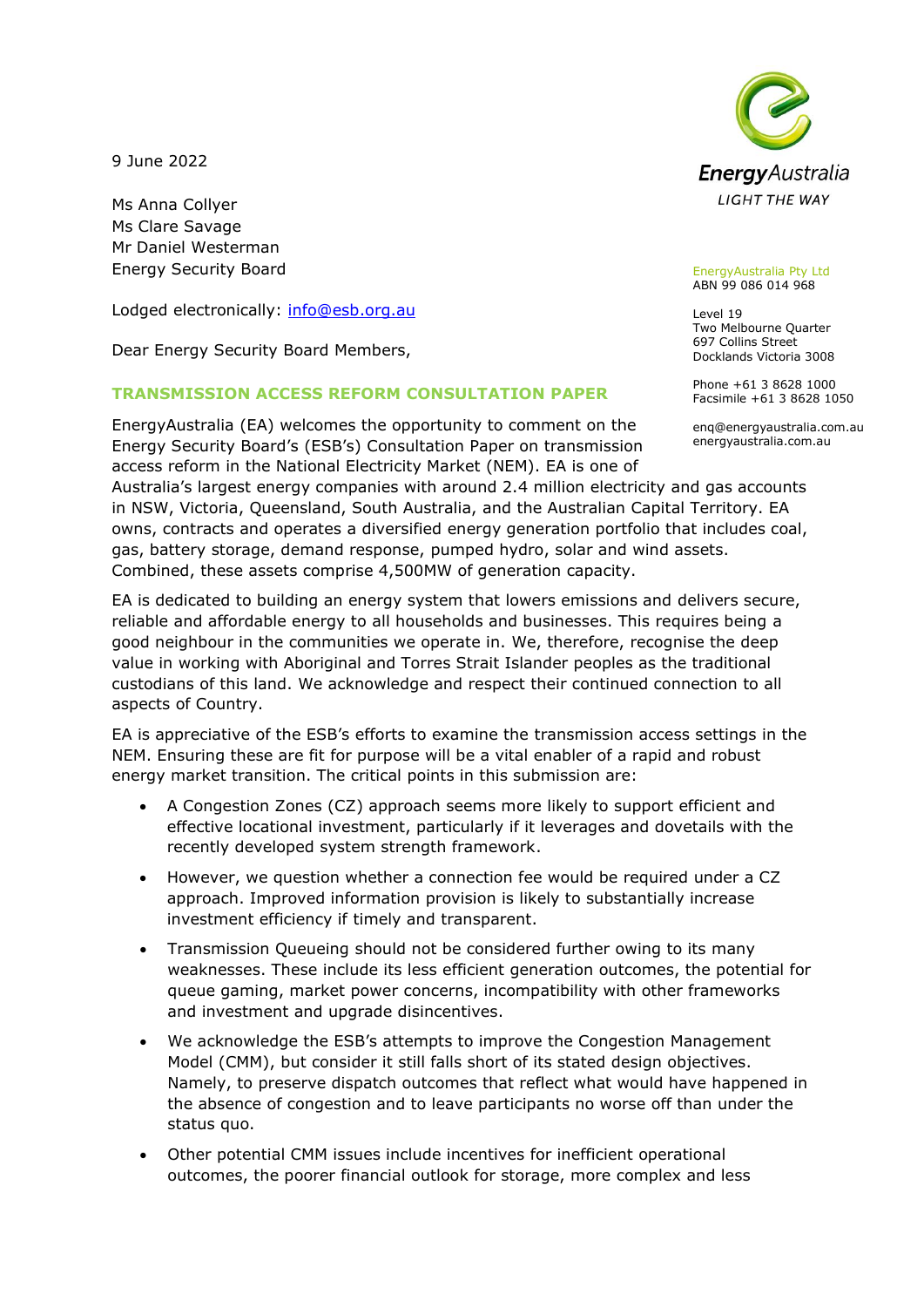effective risk management, increased investment uncertainty, higher costs of capital along with inefficient network utilisation.

- All of these issues risk higher costs for customers and poorer investment outturns. Unfortunately, we consider these are only likely to intensify under multi-generator, multi-constraint, multi-bid situations. That is, in those situations more representative of actual dispatch which have yet to have been modelled.
- We applaud the ESB for undertaking further CMM modelling and strongly support this as part of a broader, comparative Cost-Benefit Analysis (CBA) of all options. However, to the extent this work does not prove the risks above unfounded, we consider CMM should be dropped as an access reform option.
- We acknowledge the ESB's concerns over various models and interpretations of the Congestion Relief Market (CRM) and highlight that a singular, more comprehensive and robust CRM model has been developed by Clean Energy Council (CEC) members.
- Although further scrutiny is warranted, early evidence suggests the revised model results in more efficient dispatch under congestion without creating any perverse operational incentives.
- Should these results hold up under further testing, CRM would seem to be a much more efficient overall solution than CMM in transparently and dynamically valuing and relieving congestion in each dispatch interval. That is, when combined with its other noted advantages.
- We agree that CMM is a simpler model than CRM but find the CRM cost estimates highly questionable. The \$300m +/- 30% estimate seems wildly out of step compared with the range of \$4-6.5m calculated for implementing Fast Frequency Response (FFR). In particular, when instituting a new FFR market is, if anything, closer in nature to CRM than earlier reforms that the AEMO estimate is based on.
- To reconcile these differences, we strongly suggest a rigorous CRM CBA is undertaken. This should include either an independent assessment of likely CRM implementation costs or an updated AEMO estimate that details exactly where the differences between other similar implementations and a CRM one would lie. Doing so would help to ensure the best operational access model is chosen.
- Both this and the CMM CBA should be assessed against a base case of no change. Recent evidence indicates 5 Minute Settlement (5MS) has resulted in a marked reduction in bidding to the floor after market price spikes. To the extent 5MS has reduced disorderly bidding, the rationale for both CMM and CRM may be weakened.

We would very much appreciate the opportunity to hear more of the ESB's insights on this consultation and look forward to continued collaboration to achieve effective, efficient and equitable access arrangements. To set up a meeting, please contact me on 0435 435 533 or via email at **bradley.woods@energyaustralia.com.au.** 

Regards,

# **Bradley Woods**

Regulatory Affairs Lead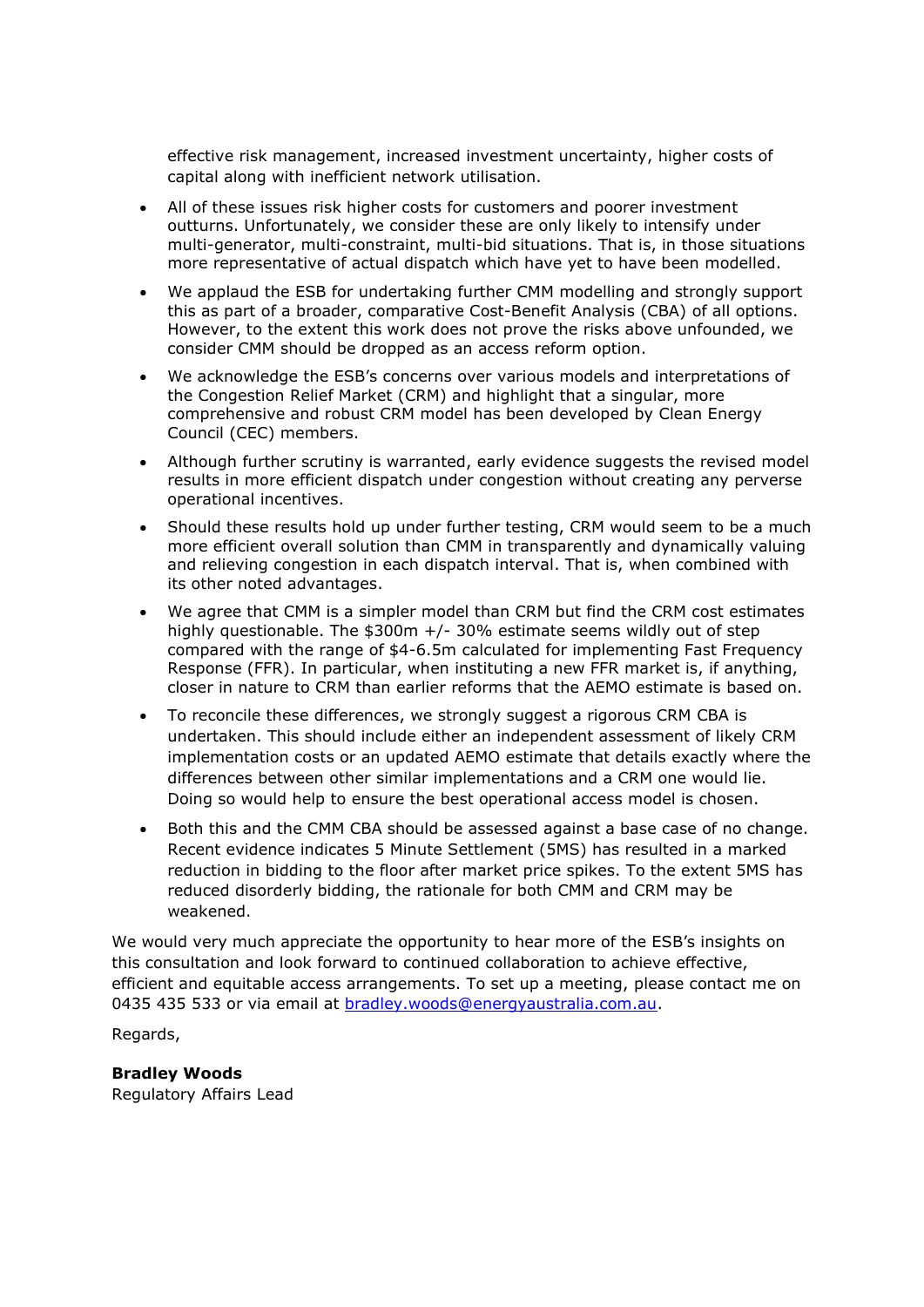# **A Congestion Zones Approach Is Preferred But Connection Fees Require Further Thought**

EA considers a Congestion Zones (CZ) approach is likely to result in more efficient and effective locational investment than a Transmission Queueing approach. In particular, if it leverages and dovetails with the recently developed system strength framework. Although there have been several other options put forward for how CZ could be developed, these are likely to be inferior to a system strength framework-based approach. Reasons include:

- a lack of rigorous consultation, issue analysis and comprehensive design work as has already taken place with the system strength framework;
- the commensurate lack of industry support and understanding;
- inability to co-optimise and leverage synergies from the system strength framework, particularly around planning processes, connection studies, roles and responsibilities; thereby
- resulting in a slower, less efficient and more administratively burdensome, regulatory planning process.

It is an open question as to whether a connection fee would be required under such a model. Improved information provision is likely to substantially increase investment efficiency by itself if delivered in a timely and transparent fashion. Moreover, it is not clear how such a fee would work for redeveloped or repurposed sites. The prevalence of which is only likely to increase as thermal generation plant retires and sites of high resource quality become scarcer.

We note and agree with the ESB's concern that lacking a connection fee disincentive, new generators may continue to locate in congested areas if a sufficiently favourable generation coefficient results. In particular, if resource quality is high. However, we also note that this risk may be mitigated by other design choices that do not require a fee. For example, by limiting access, requiring some form of congestion self-remediation or introducing mandatory participation in control schemes.

We also highlight that it may still be efficient for generators to connect in congested zones if they can demonstrate improved or at least, no worse, congestion outcomes. This is likely to be the case for storage and generation that might underpin more efficient network use. That is, by providing essential system services such as system strength or inertia, adding load to soak up excess generation or where generation output is uncorrelated with existing generation profiles. This is vitally important because every additional MW increase in hosting capacity wrung from existing lines avoids an extra MW of network augmentation. In effect, a costless transmission upgrade that eliminates further costs to customers.

In this light, we consider a rigorous CBA is required to demonstrate reliably better investment outcomes under an extra congestion fee approach. In particular, given the administrative costs to forecast, calculate and approve congestion charges along with the potential investment distortions and inefficiencies arising from any that are inaccurately set. The impost of which will be magnified by the timeframe they will apply for and how often they change. For example, although providing certainty to investors from long term and unchanging fees will be a key investment incentive, it may not allow dynamic repricing that better reflects lower connection costs facilitated by technological advancement.

To the extent net benefits to connection fees can be demonstrated, we consider they would be best modelled on the System Strength Mitigation Requirement (SSMR). This would give new connecting generators the choice of remediating the congestion impacts of their connection themselves or paying a congestion charge for Transmission Network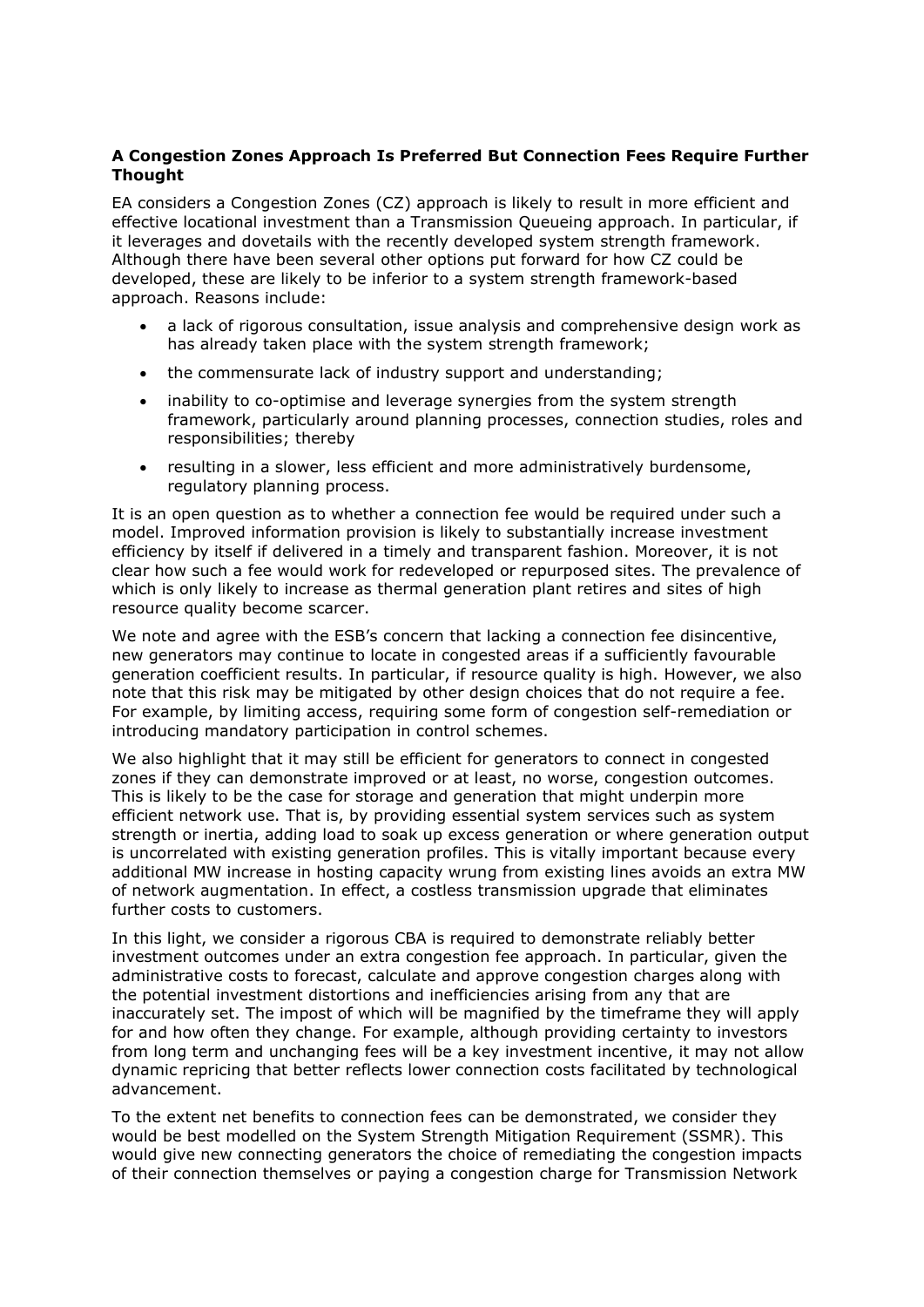Service Providers (TNSPs) to do so. The congestion charge would be based on the longrun costs of supporting the efficient level of congestion given the network hosting capacity and expected future connections.

As with the System Strength framework, we consider the efficient congestion, hosting capacity and forecasts of future connections should be determined via a zonal congestion standard jointly developed by the Australian Energy Market Operator (AEMO) and relevant TNSPs. This would leverage existing resources such as the Integrated System Plan (ISP), Electricity Statement of Opportunities (ESOO) and Transmission Annual Planning Reports (TAPRs) and would also factor generation output profiles.

TNSPs would be responsible for meeting the congestion standard via a combination of both network and non-network solutions. For example, from contracting with storage or synchronous generators to improve network hosting capacity at times of congestion. The Australian Energy Regulator (AER) would review and approve expenditures to meet the standard. Any under or over-recovery would be handled via existing pass through and other compensatory mechanisms to minimise pricing volatility and customer impacts.

The planning approach of the system strength framework is reproduced below. Although individual steps may differ, particularly if connection fees are not required, replacing system strength with congestion illustrates what a CZ approach might look like.



Leveraging the existing system strength framework for a CZ approach would have considerable implementation and operational benefits. In terms of the former, consultation and design work would be much reduced with many relevant issues having already been considered and decided in previous consultations. On the latter, there would be significant economies of scale in considering both system strength and congestion issues together as part of a holistic network investment and connection process.

Despite these advantages, several issues require further consideration. These include: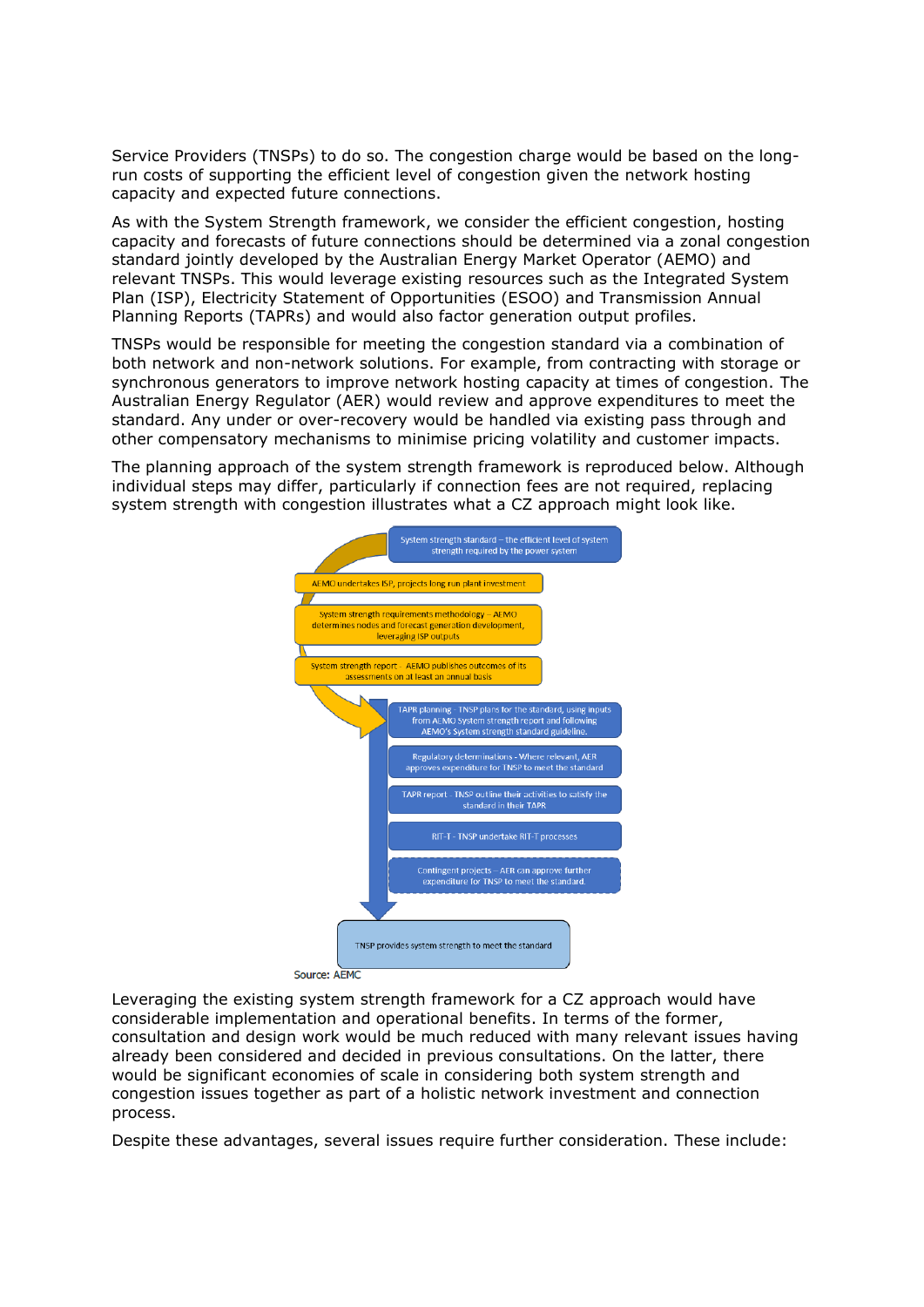- whether connection fees are required or whether an information-only approach would achieve much the same outcomes without the commensurate costs and risks;
- if used, how connection fees may impact Renewable Energy Zone (REZ) developments and whether they should depart from long-run efficient assessment to incentivise different locational outcomes as raised in the consultation paper;
- how any inefficiencies, generator and customer impacts from inaccurate forecasting and fee setting could or should be remedied;
- whether additional rules around connections are required in more congested zones; and
- whether the additional planning work and resourcing requirements would markedly slow connection timeframes.

We strongly urge the ESB to consider these and related questions as part of its ongoing investigations.

## **Transmission Queueing Should Not Be Considered Further**

We agree with the ESB that the original tie-breaker-based transmission queue model would do little to protect generator access. In most cases, each generator has different contribution factors for each constraint and typically appears in multiple constraint equations. This makes it highly unlikely that two generators will have the same contribution factor in any given dispatch interval. Allocating preferential access in this manner would, therefore, do little to alter current market outcomes.

Modifications such as conferring advantages in operational timeframes may be a way to improve the transmission queueing approach. However, as proposed they would seem to only weaken each operational model. Allocating priority rebates under the Congestion Management Model (CMM) would undermine universal allocation, something which has only recently been changed in response to locational investment incentive concerns. Similarly, using queue orders to establish who can buy and sell congestion relief under the Congestion Relief Market (CRM) would retard its dynamic efficiency. For example, by impeding the ability of the most efficient supplier to participate.

More important, however, is that none of the variants floated will correct the largest disadvantage of the transmission queueing proposal. Namely, that connection order will be unlikely to promote optimally efficient economic and environmental outcomes. A goal that both industry and the ESB have recognised as a key enabler of an orderly, economic and equitable transition for customers.

This weakness can be readily seen in the case where low marginal cost renewable plant is built near existing thermal generation. At times of high renewables output that results in congestion, the theoretical optimum would see renewables output displacing thermal generation. However, owing to the transmission queue impact, thermal generation output would either be a) prioritised for dispatch or b) compensated for being displaced. Either way, this would reduce economic efficiency and increase costs to customers more than would otherwise be seen.

Beyond this issue, and in addition to those noted in the consultation paper, we highlight other challenges to transmission queueing:

• **Chicken And Egg Concerns –** Transmission queueing risks setting up new chicken and egg situations. For example, from investors needing to know what their queue order will be to invest, but with final queue order only known once relevant technical and modelling outcomes of all connection applicants in an area have been considered.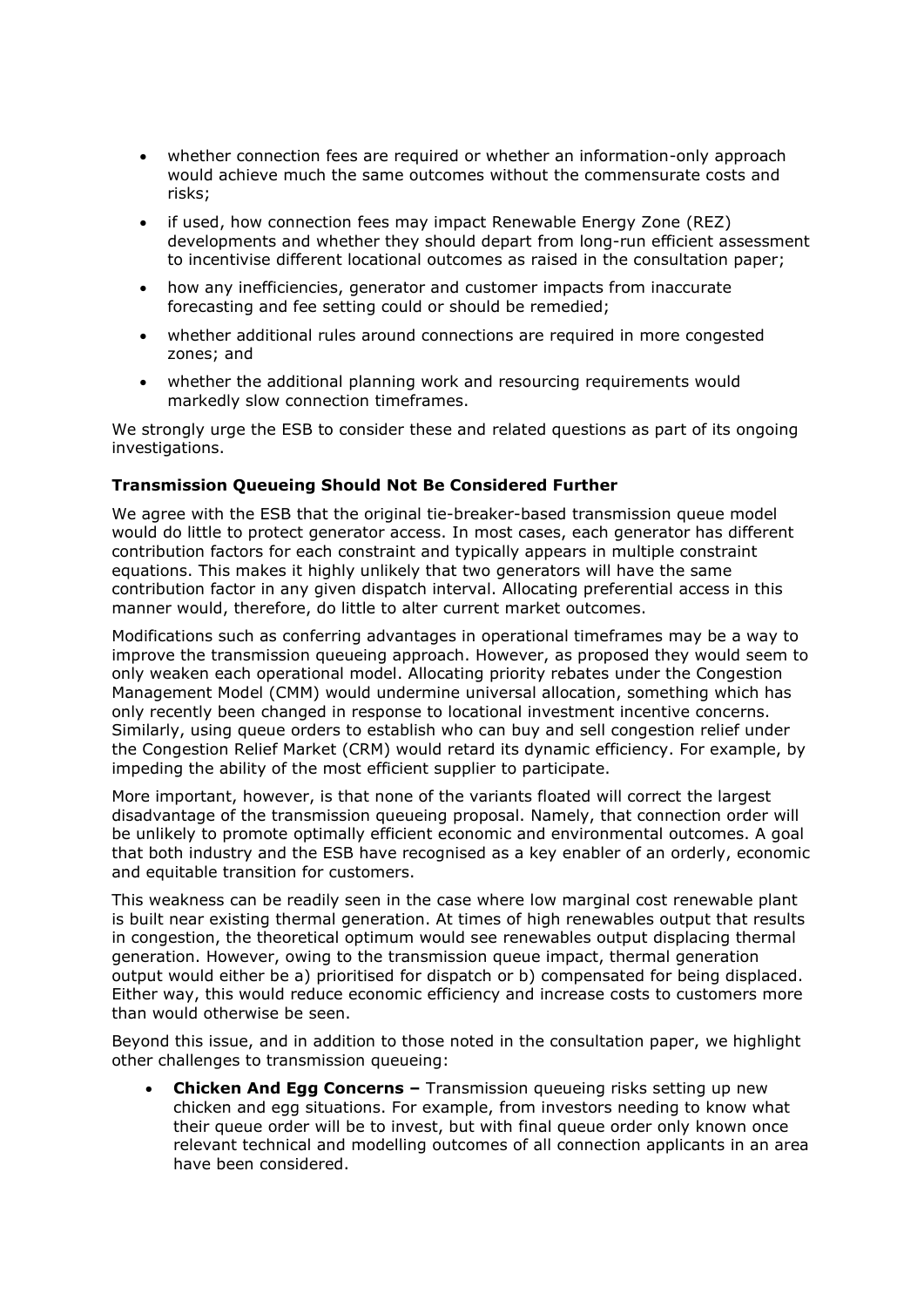- **Queue Order –** Having transmission queues defined by connection applications could lead to connection gaming, particularly if queue order was tradeable. However, being based on commissioning date favours technologies and smaller installations that could be built quickly. This may not result in optimally sized and located generation investment, especially larger scale firming options such as Pumped Hydro Energy Storage (PHES).
- **Market Power –** In theory, allowing trading of queue order should result in those with the highest willingness to pay obtaining their preferred order position. While this aligns with optimal auction theory, it may not result in optimal investment or dispatch outcomes. For example, this is likely to favour larger thermal projects who would reap relatively greater benefits from a higher queue position. This may be exacerbated if smaller players are hamstrung by financial constraints such that truly competitive bidding is negated.
- **Plant Changes –** It is unclear how retrofitting or upgrading plant, adding storage or additional generation units would be handled. Keeping the same queue order may disadvantage other players which may not be desirable. However, even if such changes were efficient, no investment may occur if it results in plant being relegated to the back of the queue. Neither result would seem optimal from a system perspective.
- **Framework Compatibility –** The transmission queueing approach is unlikely to work effectively with the Connections Reform Initiative (CRI) being developed jointly by the Clean Energy Council (CEC) and AEMO. This will see a batched approach used to streamline and speed up connection processes. For example, by aggregating the modelling, testing and commissioning of multiple generators simultaneously. It is, therefore, unclear how queue order could reasonably be determined under such arrangements.
- **Achievability –** Although being simple in theory, transmission queuing represents a substantial departure from current NEM functioning in practice. It also creates an artificial and arbitrary divide between generators rather than something based on the benefits they can bring. Neither compares favourably with the more incremental and equitable CZ approach discussed above.

Given these challenges and deficiencies, EA contends no further consideration should be given to transmission queueing. Instead, resources should be directed toward investigating how a CZ approach can be refined and implemented to deliver efficient and effective investment outcomes. Doing so will allow the ESB's scarce yet expert resources to be fully maximised.

#### **The Congestion Management Model Has Key Design Deficiencies**

EA acknowledges the ESB's continuing efforts to refine the Congestion Management Model (CMM) in response to stakeholder feedback. We agree that the increased investment certainty from universal rebates should more than offset the cost of diluting locational investment signals. In particular, if combined with an investment timeframe option which incentivises effective locational investment.

We do, however, question the proposal to exclude high marginal cost plant from receiving rebates when the Regional Reference Price (RRP) is low. While agreeing that incentives to game should be eliminated, we note that there are existing mechanisms to help achieve this such as the good faith bidding requirements. Moreover, we highlight that there can be good reasons participants may bid below their Short Run Marginal Cost (SRMC) that are unrelated to gaming or anti-competitive motivations.

The most obvious example is to ensure plant stays on during low price periods in the expectation that future higher price periods will more than offset the loss. A second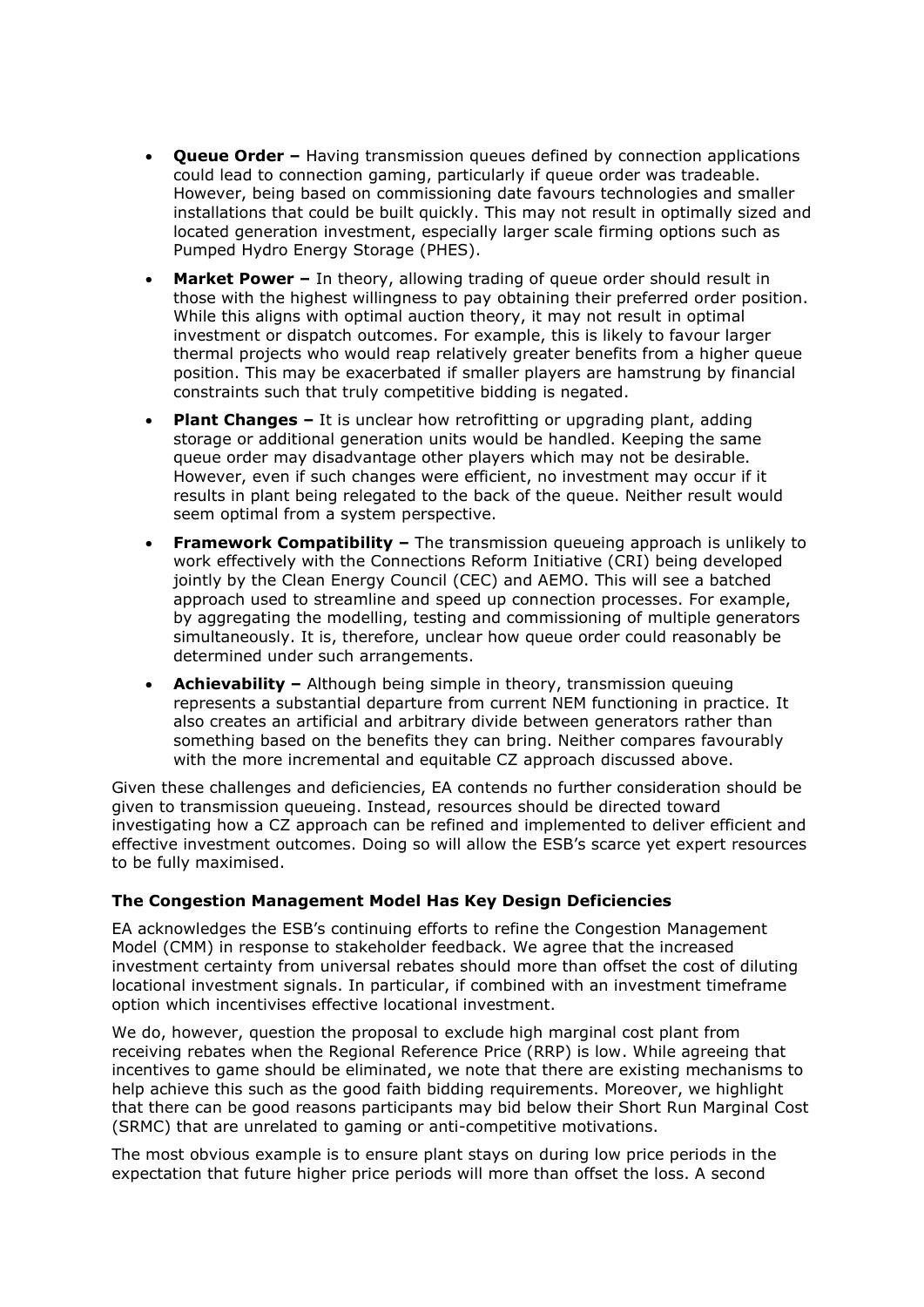reason relates to hedge positions. That is, where staying on to generate can see smaller losses than de-committing when the costs of having to meet contractual obligations another way or penalties for non-delivery are factored in.

Beyond mitigating restart costs and risks, staying on minimises plant wear and tear and avoids ramping requirements that might otherwise prevent plant from participating, partly or fully, in later dispatch intervals. The ultimate result is more plant available to keep the system secure and lower prices at times of peak demand.

Unfortunately, imposing additional costs on generators through the congestion charge that may not be compensated through congestion rebates would change this calculus. Plant will not stay synchronised and available if the congestion charges are unlikely to be recovered in later periods. In the initial dispatch intervals, this is likely to aggravate or cause system security issues as high marginal cost synchronous generation withdraws. However, this is also likely to reduce supply in future higher demand periods as restart constraints prevent sufficient generation from being online.

In being unable to effectively differentiate between legitimate and gaming motivations, the proposal to withhold rebates from high marginal costs plants when the RRP is low is unlikely to achieve several of the ESB's other stated aims. Namely, to preserve dispatch outcomes that reflect what would have happened in the absence of congestion and to leave participants no worse off than under the status quo.

Although peaking generators would seemingly stand to lose under the revised CMM, storage proponents may face even poorer outcomes. Currently, the price floor creates strong incentives to charge and thereby alleviate congestion. If CMM works as proposed, however, this would occur less often with pricing resolving to the Local Marginal Price (LMP). While this should be an efficient outcome in most cases, it is unlikely the rebate received by storage would replace the revenue foregone under current arrangements in all cases. This would leave storage proponents worse off and further dampen the already weak signal for storage investment. Ultimately, this may result in a dearth of storage needed to support the optimal transition generation mix such that prices are higher than otherwise necessary.

Even if the problems above could be addressed, we note other CMM issues may result in inefficient operational outcomes. The example below compares a 100MW constraint where participants bid their Short Run Marginal Cost (SRMC) and where one generator bids the other's SRMC. While a profit-maximising generator should theoretically bid as per case one, CMM creates a strong incentive to bid per case 2 to reduce competitor revenue and financial viability over time. That is, with minimal reduction in generator 1 profitability (1.4%), but much larger impacts on generator 2 profitability (33.3%). Although SRMC would still be covered for generator 2, revenue may not cover other costs such as debt servicing. Beyond failing to maximise total efficiency as seen in case 1, this could lead to lower competition and higher prices for customers over time.

|       | <b>RRP</b> | LMP     | <b>Offer</b> | <b>Running</b><br><b>Costs</b> | <b>Congestion</b><br>Charge | <b>Availability</b> | <b>Quantity</b><br>Gen | Rebate<br>Pool | <b>Rebate</b> | <b>Revenue</b> | <b>Costs</b> | <b>Profit</b> |
|-------|------------|---------|--------------|--------------------------------|-----------------------------|---------------------|------------------------|----------------|---------------|----------------|--------------|---------------|
| Gen 1 | \$20.00    | \$5.00  | \$5.00       | \$5.00                         | \$15.00                     | 120                 | 100                    | \$1,500.00     | \$782.61      | \$2,000.00     | \$2,000.00   | \$782.61      |
| Gen 2 | \$20.00    | \$5.00  | \$10.00      | \$10.00                        | \$15.00                     | 110                 | 0                      |                | \$717.39      | \$0.00         | \$0.00       | \$717.39      |
|       |            |         |              |                                |                             |                     |                        |                |               |                |              |               |
|       |            |         |              |                                |                             |                     |                        |                |               |                |              |               |
|       |            |         |              | <b>Running</b>                 | <b>Congestion</b>           |                     | <b>Quantity</b>        | Rebate         |               |                |              |               |
|       | <b>RRP</b> | LMP     | <b>Offer</b> | <b>Costs</b>                   | Charge                      | <b>Availability</b> | Gen                    | Pool           | <b>Rebate</b> | <b>Revenue</b> | <b>Costs</b> | <b>Profit</b> |
| Gen 1 | \$20.00    | \$10.00 | \$10.00      | \$5.00                         | \$10.00                     | 120                 | 50                     | \$1,000.00     | \$521.74      | \$1,000.00     | \$750.00     | \$771.74      |

These operational outcomes will only ramify in the investment timeframe. That is, with any uncertainty inevitably increasing business risks and thereby the cost of capital. As proposed, CMM would increase uncertainty in two key ways. Firstly, from unknown and hard to forecast rebate entitlements and dispatch outcomes. Secondly, from the basis risk introduced between costs and rebates settled at the LMP and hedges and spot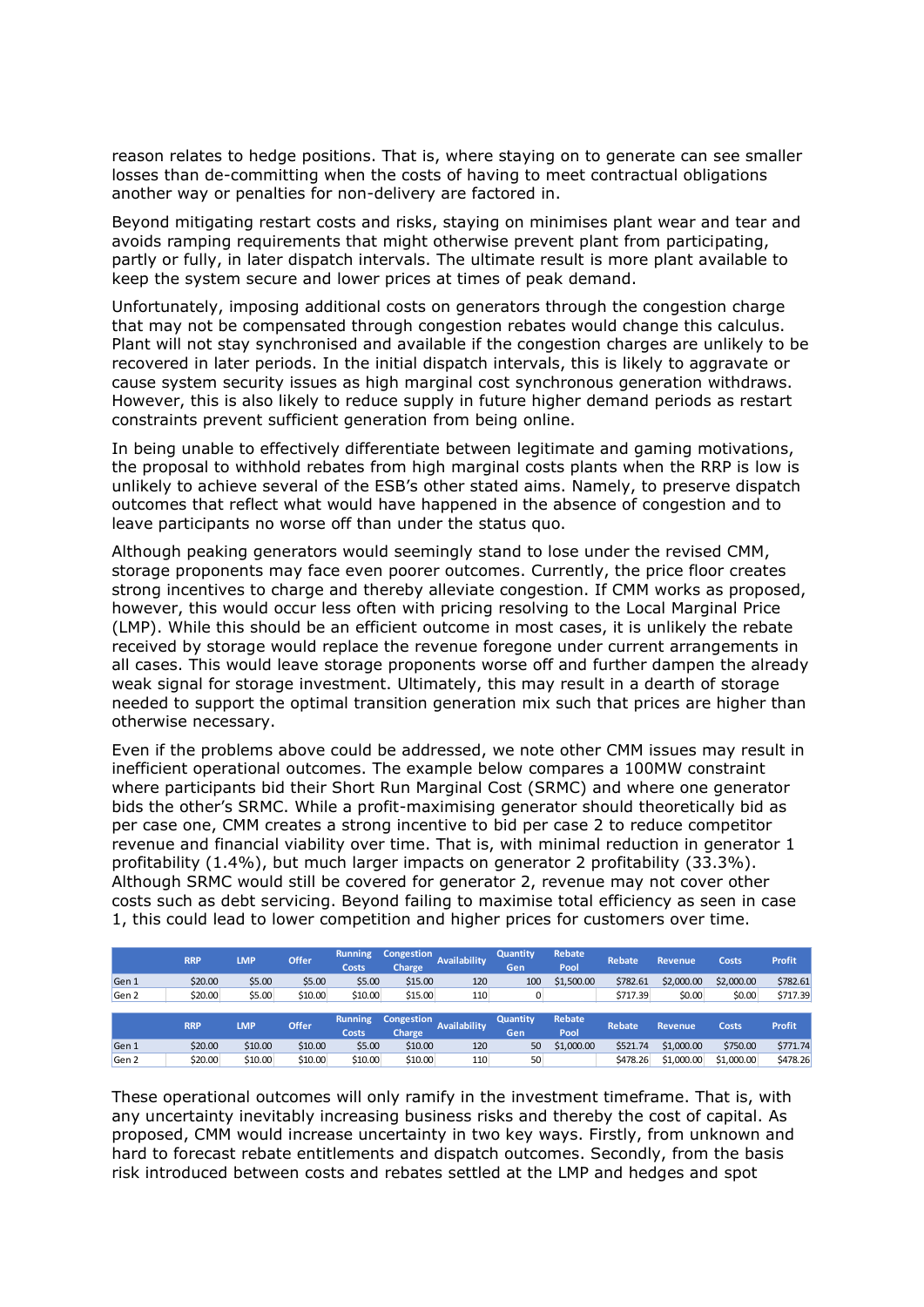energy based on the Regional Reference Price (RRP). This is only likely to complicate and impede efficient risk management unless a full security-constrained optimisation is  $used<sup>1</sup>$ .

To the extent projects remain viable, these risks and costs will necessarily be reflected in either higher contract or spot energy prices. However, if CMM instead results in fewer projects coming to market, the outcomes will almost certainly be poorer system security and markedly higher energy prices owing to undersupply. None of these investment outcomes or the operational ones noted above would be consistent with the National Electricity Objective (NEO).

The potential for these outcomes is perhaps unsurprising. CMM is a relatively simple approach. This is undoubtedly an advantage. However, with rebates being based solely on availability, rather than the value to participants in each dispatch interval, optimally efficient congestion management is not possible. This effectively means the hosting capacity of the network will not be maximised with higher costs to customers over time the result. Unfortunately, this suboptimal use of congestion surpluses and related costs and risks are only like to intensify under multi-generator, multi-constraint, multi-bid situations. That is, in those situations more representative of actual dispatch which have yet to have been modelled.

We applaud the ESB for engaging consultants to undertake further investigation into the CMM, including modelling more real-world dispatch situations. This is consistent with earlier industry feedback and the ESB's stated objectives to introduce expedient, efficient and effective operational solutions. However, to the extent this work does not support these outcomes or cannot prove the risks above unfounded, we consider CMM should be dropped as an access reform option.

#### **A Congestion Relief Market Holds Promise But Further Testing Is Required**

As with CMM, EA agrees with the ESB that an investment timeframe approach be paired with a Congestion Relief Market (CRM) if it is to be implemented. We consider doing so will mitigate both the generation cannibalisation issue and the potential for inefficient locational decisions noted in the consultation paper. For example, the business model of locating only where congestion could be worsened to extract excess congestion relief rents would likely be mitigated or eliminated entirely under a CZ approach. That is, with the rent-seeking generator precluded from connecting, facing higher connection fees, forced to self-remediate or see extra network investment or other resources contracted to alleviate congestion. All of which would undercut the pure 'congestion rents' model.

The ESB is right to note that different CRM variations and interpretations have been presented to date. Feedback has led to a singular, more comprehensive and robust CRM model being developed by CEC members. The updated CRM model coordinates energy, CRM and Frequency Control Ancillary Services (FCAS) in a single pass, uses nodal pricing and takes a holistic approach to constraints rather than relying on a constraint specific, piecemeal approach. The revised model has been tested across a range of real-world bidding scenarios using full SCED consistent with the existing NEM Dispatch Engine (NEMDE). This includes modelling of multi-bus, multi-generator outcomes.

Although further scrutiny is warranted, early evidence suggests the revised model results in more efficient dispatch without creating any additional operational perversities. Should these results hold under further testing, it would add more support to implementing CRM over CMM. Beyond avoiding the CMM issues noted above, CRM would seem to be a much more efficient overall solution in transparently and dynamically relieving congestion as required in each dispatch interval. That is, when combined with its other noted advantages including:

<sup>1</sup> Per the mathematical analysis provided by SW Advisory as part of the Clean Energy Council's submission to this consultation.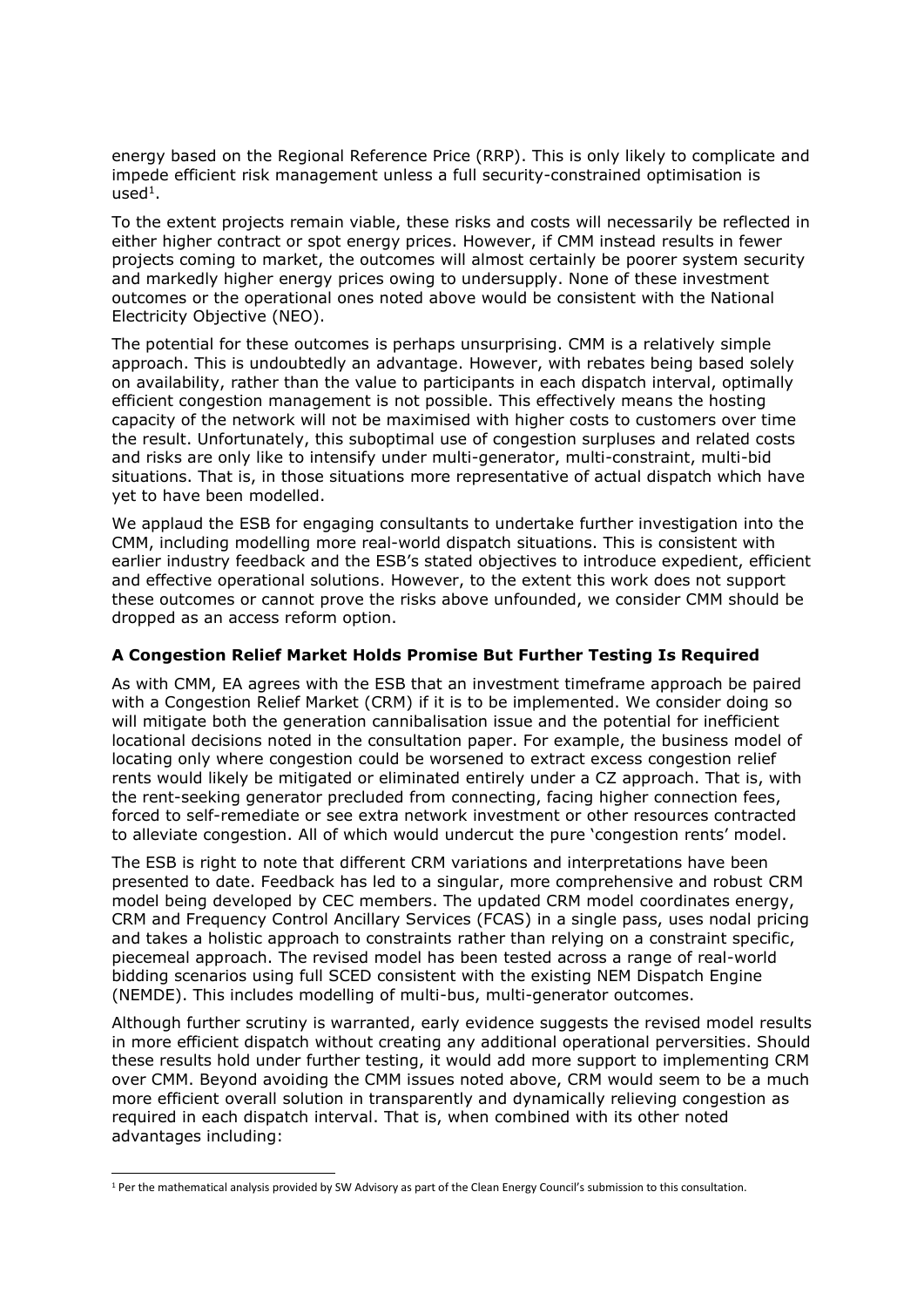- voluntary participation,
- technological agnosticism,
- enhanced signals for storage,
- improved locational information on the value of congestion,
- compatibility with existing jurisdictional REZ schemes, and
- having a clear pathway for developing supporting risk management contracts.

As the ESB highlights, such benefits come with costs. We agree that it is a more complex model than CMM with greater ongoing operational impost to those who participate due to additional bidding requirements. However, we do not see localised market power concerns as material. The ability of a market participant to exercise such power will be necessarily limited by the availability of CRM counterparties, which in turn will be shaped by the voluntary nature of the market. That is, it can be expected that CRM participants will only trade if there are mutually beneficial gains to trade to be had.

We also strongly question the CRM implementation estimates provided in the consultation paper. The  $$300m +/- 30%$  estimate seems wildly out of step with the range of \$4-6.5m calculated for implementing Fast Frequency Response (FFR)<sup>2</sup>. In particular, when instituting a new FFR market is, if anything, closer in nature to CRM than the Coordination of Generation and Transmission Investment (CoGaTI) reforms. AEMO's estimate is also an order of magnitude above new, full, off-the-shelf installations of market dispatch systems in other jurisdictions such as the Philippines and Singapore, which we understand have been implemented for between \$20-50m.

When this issue was raised in an earlier presentation, the ESB suggested the magnitude of the difference was due to CRM being a nodal model similar to CoGaTI that would require changes to the NEMDE to accommodate. This is unlikely given:

- a) CRM would not require changes to any constraint equations,
- b) CRM would utilise existing market design, processes and limits,
- c) The recent Short Term Projected Assessment of System Adequacy (STPASA) changes are considered capable of introducing a full nodal network model at little expense, and
- d) with NEMDE already utilising shadow pricing architecture which CRM, CMM and CoGaTI would all share and leverage to calculate LMPs<sup>3</sup>.

To truly reconcile these estimates, we strongly suggest a rigorous CRM CBA is undertaken. This should include either an independent assessment of likely CRM implementation costs or an updated AEMO estimate that details exactly where the differences between FFR implementation and a CRM one would lie. Doing so would help to ensure the best operational access model is chosen. In particular, noting that even if such estimates were triple that of FFR, it would still be within the range of \$10-20m estimated for CMM system costs.

Should CRM costs prove similar or even slightly above that of CMM, we consider it should be preferred given the advantages noted above. However, these should also be quantified as far as possible to ensure a transparent and thorough analysis.

To aid this objective, we strongly suggest that both the CRM and CMM CBAs be assessed against a base case of no change. Much has been made previously about the costs of disorderly bidding in the presence of congestion as a driver for operational change.

<sup>&</sup>lt;sup>2</sup> Per page 21 of the AEMC's Final Determination on Fast Frequency Response available from: [https://www.aemc.gov.au/sites/default/files/2021-07/Fast%20frequency%20response%20market%20ancillary%20service%20-](https://www.aemc.gov.au/sites/default/files/2021-07/Fast%20frequency%20response%20market%20ancillary%20service%20-%20Final%20Determination.pdf) [%20Final%20Determination.pdf](https://www.aemc.gov.au/sites/default/files/2021-07/Fast%20frequency%20response%20market%20ancillary%20service%20-%20Final%20Determination.pdf)

<sup>&</sup>lt;sup>3</sup> The difference between them being in how they are settled financially given the differing rights associated with each model.